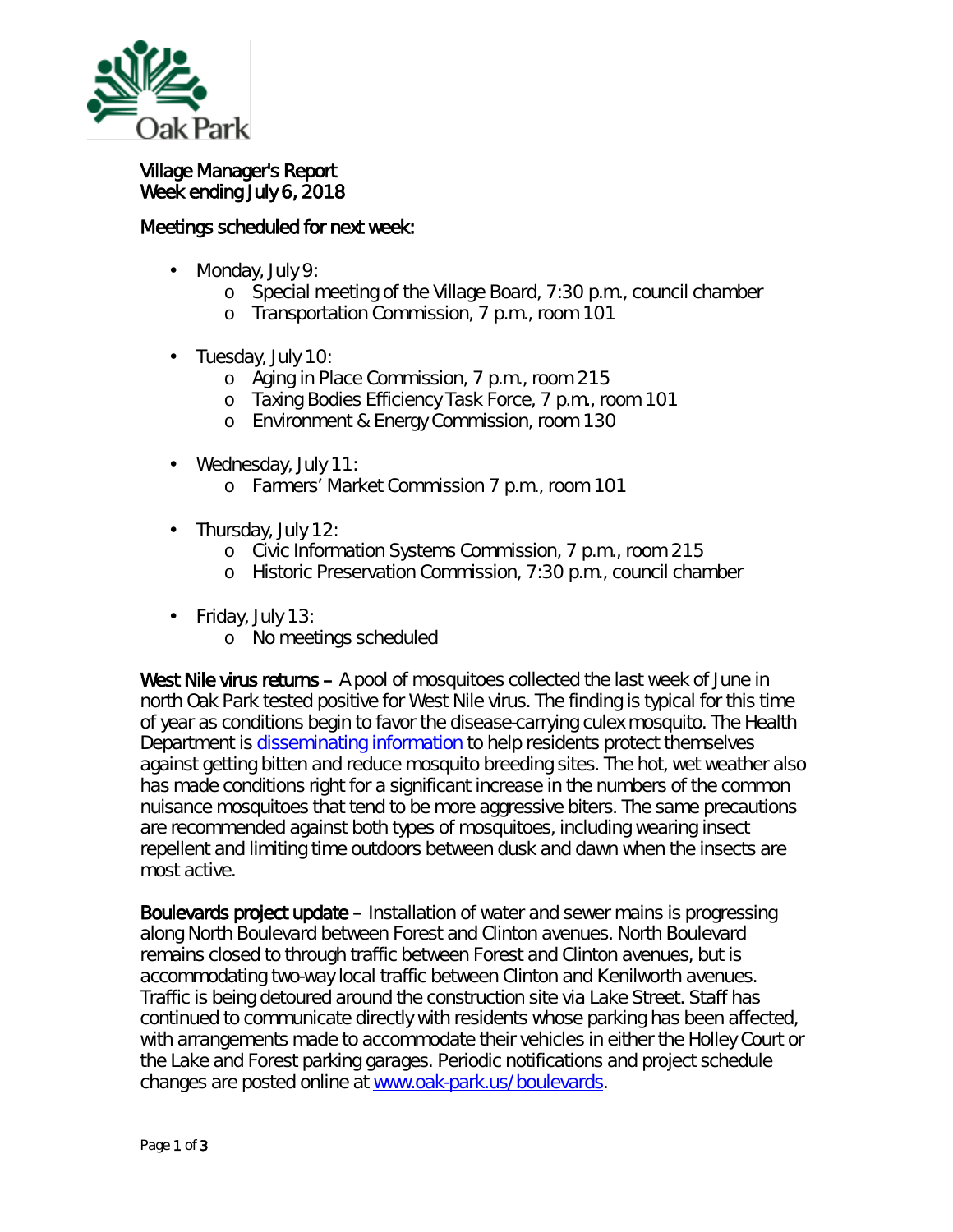Street resurfacing and repairs – The contractor began removing sidewalks and curbs on the various local streets north of Lake Street scheduled to be resurfaced. Manhole frames were set for the final layer of asphalt on streets south of Lake Street. Underground drainage and concrete work is underway on streets to be repaved in north Oak Park in preparation for paving. Letters were sent this week notifying affected residents of the upcoming microsurfacing, crack filling and pavement patching scheduled across more than four miles of local streets throughout the Village.

Alley improvements – Pavement removal began in the alley between Cuyler and Harvey avenues and north of Lake Street. Fourteen alleys have been completed so far, with 47 residents within the boundaries of the projects electing to have their private garage aprons replaced as their alleys are reconstructed. Sewer improvements have been fully completed and all alley projects are expected to be completed by mid-September.

Miscellaneous construction – Underground work to provide water and sewer services for the Albion redevelopment began this week on Forest Avenue and the tower crane is scheduled to be erected next week. Work on a new cul-de-sac is underway on Maple Avenue as part of Rush Oak Park Hospital's emergency room project. Concrete for new curbs and road base related to the hospital project should be completed by July 13 with all non-landscaping related work done by the end of July. Landscaping on the Euclid Avenue side of District House on Lake Street is scheduled for next week following rain delays. New streetscape along the project's Lake Street frontage should be installed before summer's end.

Public Works activities –Streets Division crews are refreshing damaged and faded street markings, using reflective thermoplastic materials that are more durable and visible than paint. Crews also prepared areas for the July 4 parade and fireworks show, along with handling routine duties such patching potholes and picking up litter. Water & Sewer Division crews repaired a water main break at 1126 N. Euclid Ave. and a broken valve at Home Avenue and Jackson Street. Crews also reset a water control box at 1020 S. East Ave. and upgraded a water service at 1014 N. Lombard Ave. as part of the lead abatement program. Forestry Division crews and contractors cleaned up fallen limbs damaged by recent storms at 1129 S. East Ave. and 645 N. Lombard Ave. Crews also managed contractors removing diseased and damaged trees and providing landscape maintenance throughout the community.

Plan Commission action -- The Plan Commission voted unanimously Thursday night (July 5) to recommend approval to the Village Board of Turano Baking Company's planned development application for a new corporate office facility at 6500 Roosevelt Road. The commission supported the request for an eight-foot-high wrought iron fence after the company agreed to set the fence back seven feet and install extensive landscaping between the fence and public sidewalk. The Plan Commission also voted to recommend approval of street vacation requests for Scoville Avenue at Roosevelt Road and for Kenilworth Avenue at Chicago Avenue. These Plan Commission recommendations will be on a future Village Board meeting agenda for consideration.

Page 2 of 3 Employee news –Jeff Prior has been promoted to manager of the Neighborhood Services Division of the Development Customer Services Department. Jeff had